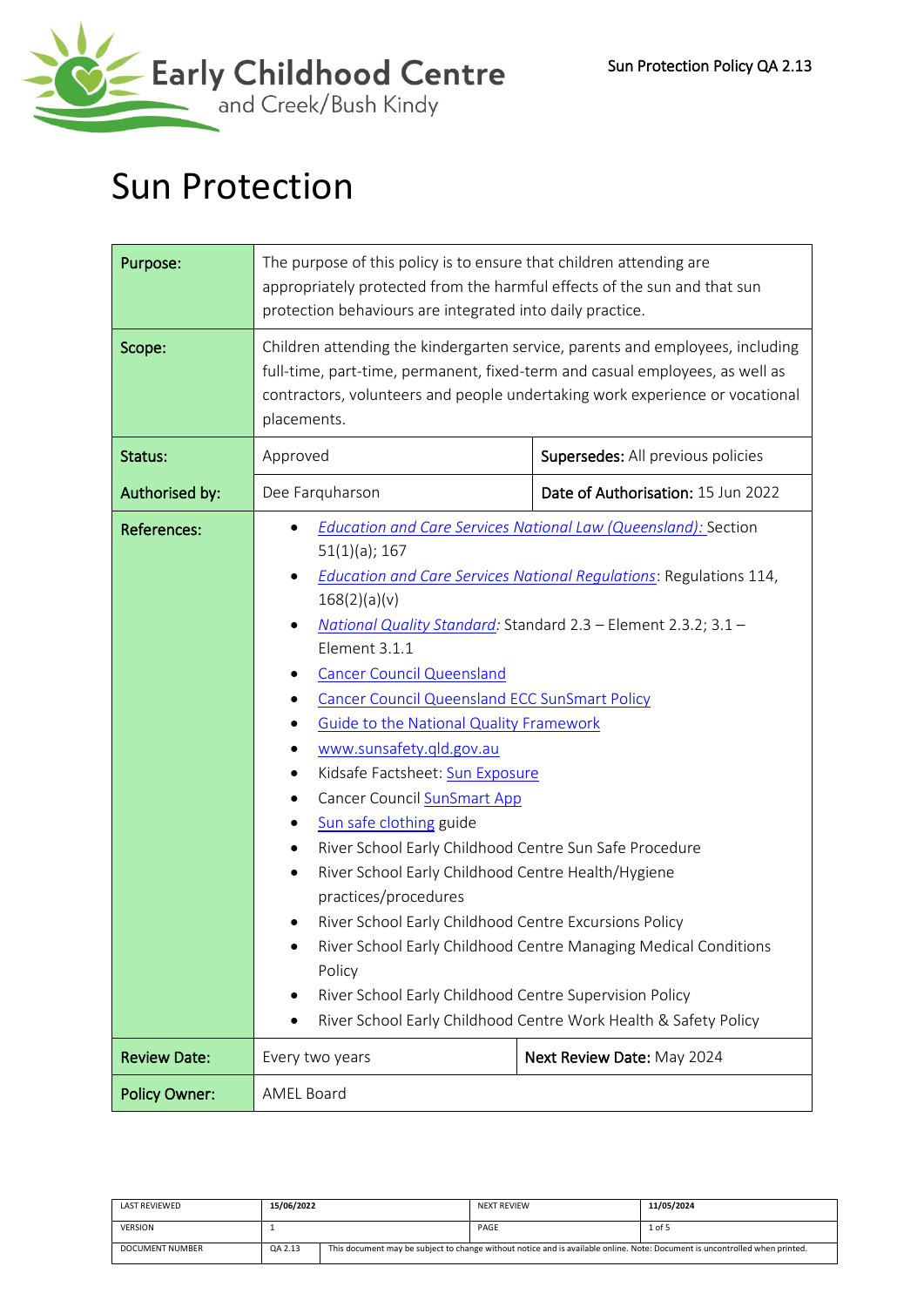

# **Policy Statement**

*Research indicates that childhood sun exposure is an important contributing factor to the development of skin cancer later in life. Given that children are in childcare during peak ultraviolet radiation (UVR) times throughout the day, early childhood environments play a major role in both minimising children's UVR exposure and providing an environment where policies and procedures can positively*  influence long-term behaviour. ([Cancer Council Queensland](http://www.cancerqld.org.au/page/prevention/skin_cancer/national_sunsmart_schools_and_early_childhood_centres/))

Queensland has the highest rate of skin cancer in the world. The Cancer Council advises that it is the most common form of cancer in Australia, affecting all age groups. Cumulative exposure to the sun results in skin damage such as sunspots, moles, freckles, blemishes, premature aging and skin cancer so most skin damage and skin cancer is preventable. Winter sun also contributes to sun damage.

River School Early Childhood Centre recognises the importance of the health and safety of the children in our care and is committed to providing a safe and accountable procedure for sun protection of these children.

River School Early Childhood Centre's Sun Protection Policy demonstrates our commitment to ensuring that all our children are protected from the harmful effects of the UV radiation/the sun throughout the year and ensures sun protection behaviours are integrated into our daily planning and activities.

River School Early Childhood Centre will:

- Ensure provision and maintenance of adequate, variable and quality shaded areas
- Ensure that children and employees wear sun protective hats
- Where possible, plan outdoor daily activities outside of peak UV times
- Set up outdoor play activities in shaded areas and encourage our children to use these areas
- Require children and employees to wear sun protective clothing, where practical
- Ensure the use of SPF 30+, or higher, broad-spectrum, water-resistant and waterway safe sunscreen when provided by families
- Support the wearing of sunglasses by children and employees
- Include learning activities that promote sun protection

# **Definitions**

Definitions relevant to this policy include:

Hat: for the purposes of appropriate sun protection at this service, a hat means one that covers the face, neck, and ears such as a broad-brimmed, bucket or legionnaire style.

Sunscreen: sunscreen is SPF 30 or higher, broad spectrum and water resistant and waterway safe.

Sunglasses: preferably close-fitting, wrap-around sunglasses that meet Australian Standard AS4067

| <b>LAST REVIEWED</b>   | 15/06/2022 |                                                                                                                             | <b>NEXT REVIEW</b> | 11/05/2024 |
|------------------------|------------|-----------------------------------------------------------------------------------------------------------------------------|--------------------|------------|
| <b>VERSION</b>         |            |                                                                                                                             | PAGE               | 2 of 5     |
| <b>DOCUMENT NUMBER</b> | QA 2.13    | This document may be subject to change without notice and is available online. Note: Document is uncontrolled when printed. |                    |            |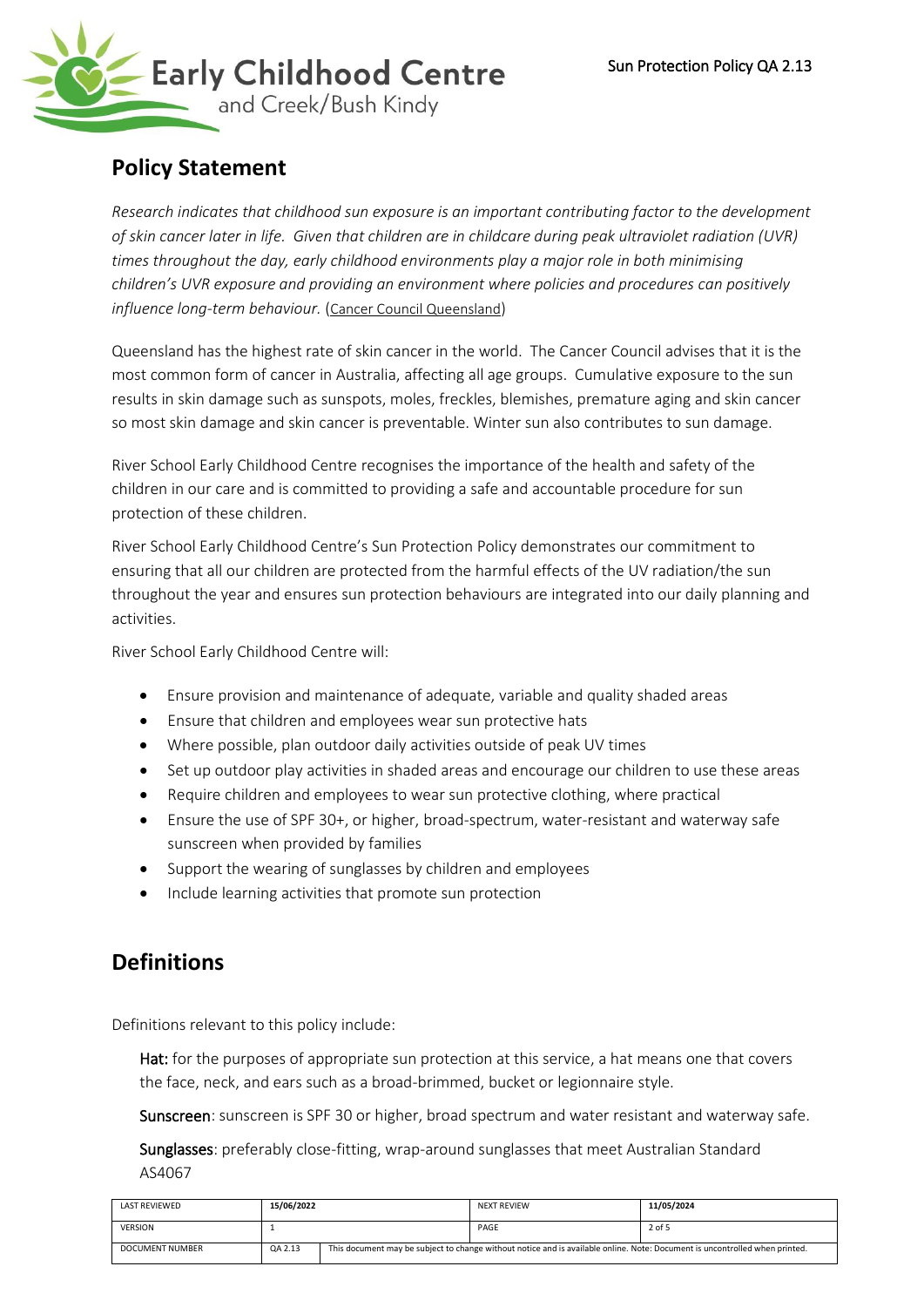

# **Responsibilities**

## **River School Early Childhood Centre**

River School Early Childhood Centre has the following role and responsibilities:

- Embed sun safe practices in the service's daily routine and remain aware of current views about sun safe practices in relation to children's health safety and welfare
- Ensure procedures are in place to support sun safe behaviours by children, families, employees and visitors
- Consider shade availability and sun safe practice when planning outdoor events and excursions
- Ensure parents/carers have indicated on Enrolment form, any allergies or cultural requirements that may affect sun safe behaviours
- Request families provide appropriate sunscreen for their individual child
- Address needs of parents of culturally and linguistically diverse backgrounds and their children to ensure sun safety is understood and alternatives provided if necessary.
- Ensure educators receive appropriate information and training to fulfil their roles effectively with regards to sun protection and sun safe practice

## **Educators**

Educators of River School Early Childhood Centre have the following role and responsibilities:

- Be aware of and act in accordance with River School Early Childhood Centre's Sun Protection Policy, sun safe procedures and practices
- Model and demonstrate sun safe behaviour
- Encourage children to use available shade

## **Families**

Families at River School Early Childhood Centre have the following role and responsibilities:

- Apply sunscreen to their child prior to attending the centre or immediately upon arrival and advise centre staff sunscreen has been applied
- Be aware of and act in accordance with River School Early Childhood Centre's Sun Protection Policy, sun safe procedures and practices
- Provide accurate and up to date information on their child's enrolment form
- Comply with the service sunscreen application procedure.

# **Implementation**

River School Early Childhood Centre will implement the following measures in order to ensure children and employees are protected adequately from the sun, and that sun safe behaviours are embedded into everyday practice:

| <b>LAST REVIEWED</b>   | 15/06/2022 |                                                                                                                             | <b>NEXT REVIEW</b> | 11/05/2024 |
|------------------------|------------|-----------------------------------------------------------------------------------------------------------------------------|--------------------|------------|
| <b>VERSION</b>         |            |                                                                                                                             | PAGE               | 3 of 5     |
| <b>DOCUMENT NUMBER</b> | QA 2.13    | This document may be subject to change without notice and is available online. Note: Document is uncontrolled when printed. |                    |            |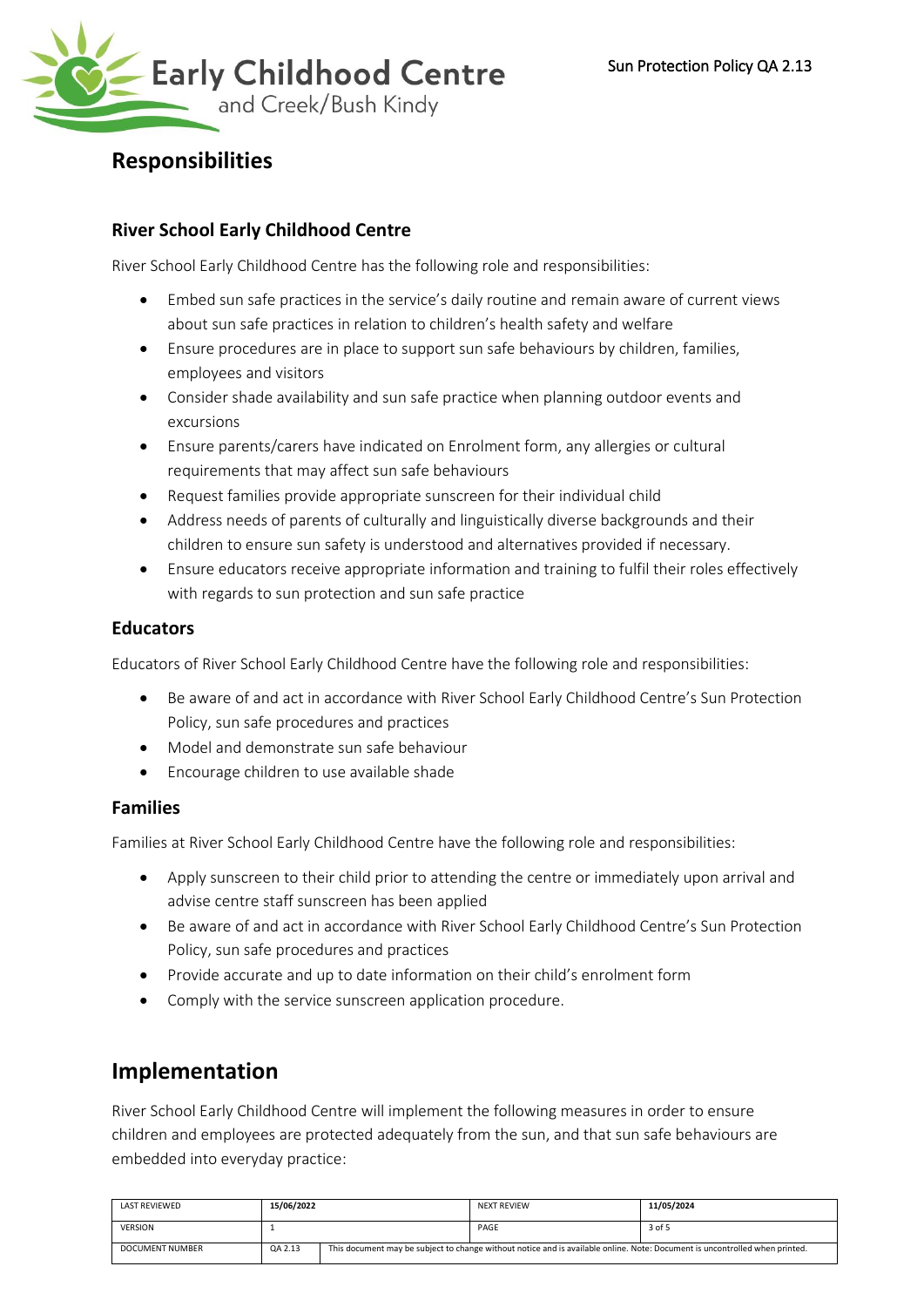

- Awareness regularly raise awareness of all aspects of sun protection, including the development and implementation of this Policy
- Training provide educators with access to appropriate training and up to date information on sun protection and sun safe practices
- Record keeping, monitoring, reporting keep appropriate records, monitor, and report on sun safe practice within the service in line with the service's sun safe procedures and health and hygiene procedures.
- Use a combination of these five steps:



## Protect yourself in five ways from skin cancer

## **Slip on protective clothing**

- When outdoors, all children will wear sun protective clothing that protects as much of the skin as possible. Suitable clothing includes collars, elbow length sleeves and knee length or longer style shorts and skirts.
- If providing water play within the service, we will ensure that children wear materials such as Lycra, which stay sun protective when wet.
- Children without appropriate clothing will remain protected from the sun.

## **Slop on SPF30 or higher broad-spectrum water-resistant sunscreen**

• The sunscreen provided by families should be broad spectrum, water resistant and waterway safe.

Sunscreen should not be used to increase the amount of time spent in the sun and should always be used with other forms of protection. Apply sunscreen liberally to clean, dry skin at least 20 minutes before going outside and reapply as directed on the sunscreen container or more frequently if washed or wiped off.

- To help develop independent skills ready for school, children from three years of age are given opportunities to apply their own sunscreen under supervision of staff and are encouraged to do so.
- Sunscreen will be stored in a cool place, out of the sun.
- Staff will monitor the expiry date of sunscreen and discard when out of date.

## **Slap on a hat**

- All children will wear a wide brim, bucket or legionnaires style hat that protects the face, neck, ears, and crown of the head whenever they are outside or on an excursion. Hats should be encouraged and worn by all team members, visitors, and children within the service.
- Children without hats will remain protected from the sun.

## **Seek shade (also incorporates Quality Area 3- Physical Environment)**

| LAST REVIEWED          | 15/06/2022 |                                                                                                                             | <b>NEXT REVIEW</b> | 11/05/2024 |
|------------------------|------------|-----------------------------------------------------------------------------------------------------------------------------|--------------------|------------|
| <b>VERSION</b>         |            |                                                                                                                             | PAGE               | 4 of 5     |
| <b>DOCUMENT NUMBER</b> | QA 2.13    | This document may be subject to change without notice and is available online. Note: Document is uncontrolled when printed. |                    |            |